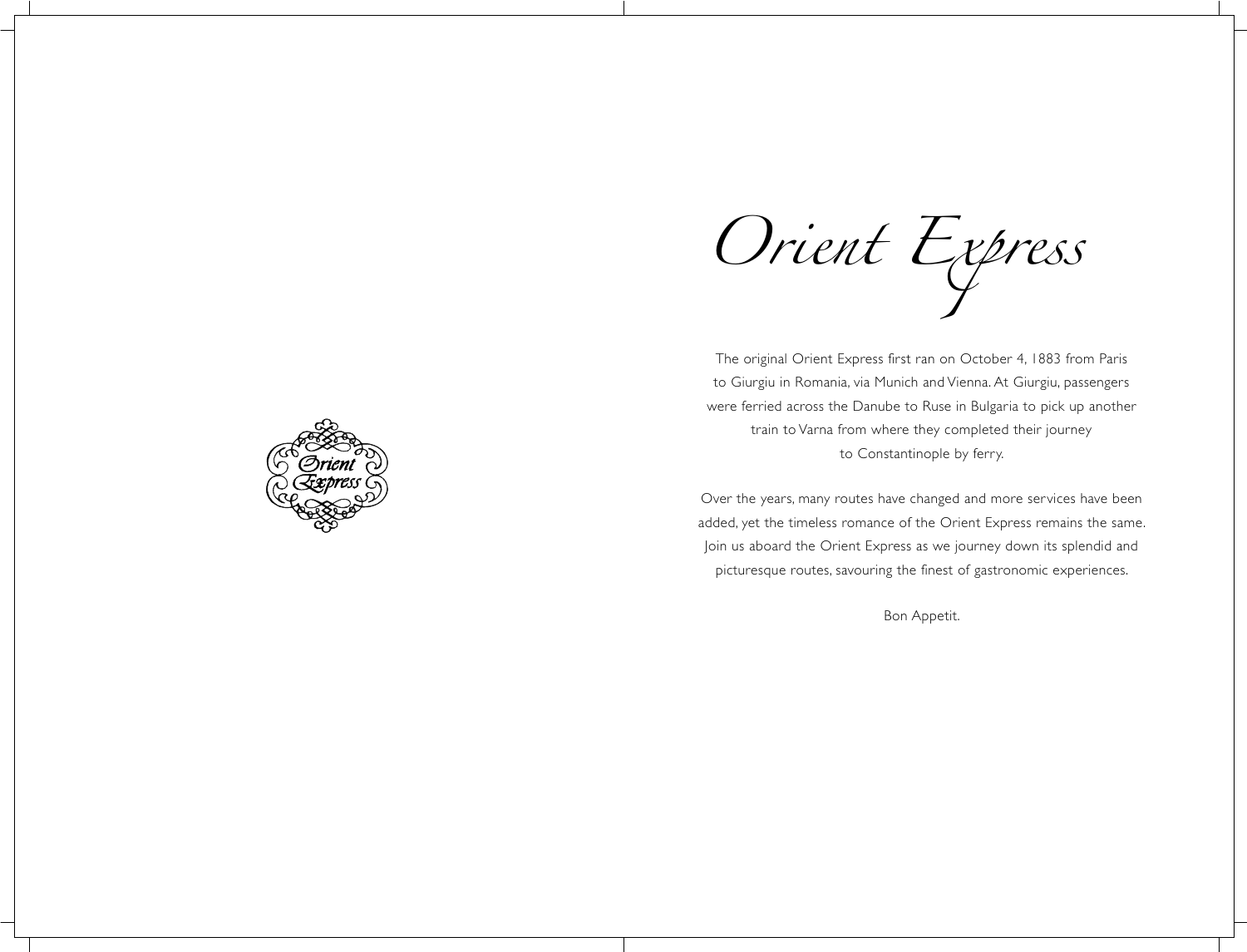

*Cavidat* 

- Beluga 15000 Ossetra 11000
- ■Sevruga 11000

served with traditional accompaniments

*Signature of Orient Express*

**a** Cognac flambéed lobster, Dijon, fresh shiitake 2500 Pithivier, pecan nut, wild mushrooms 2000 **Camembert cheese soufflé, paprika sauce** 2000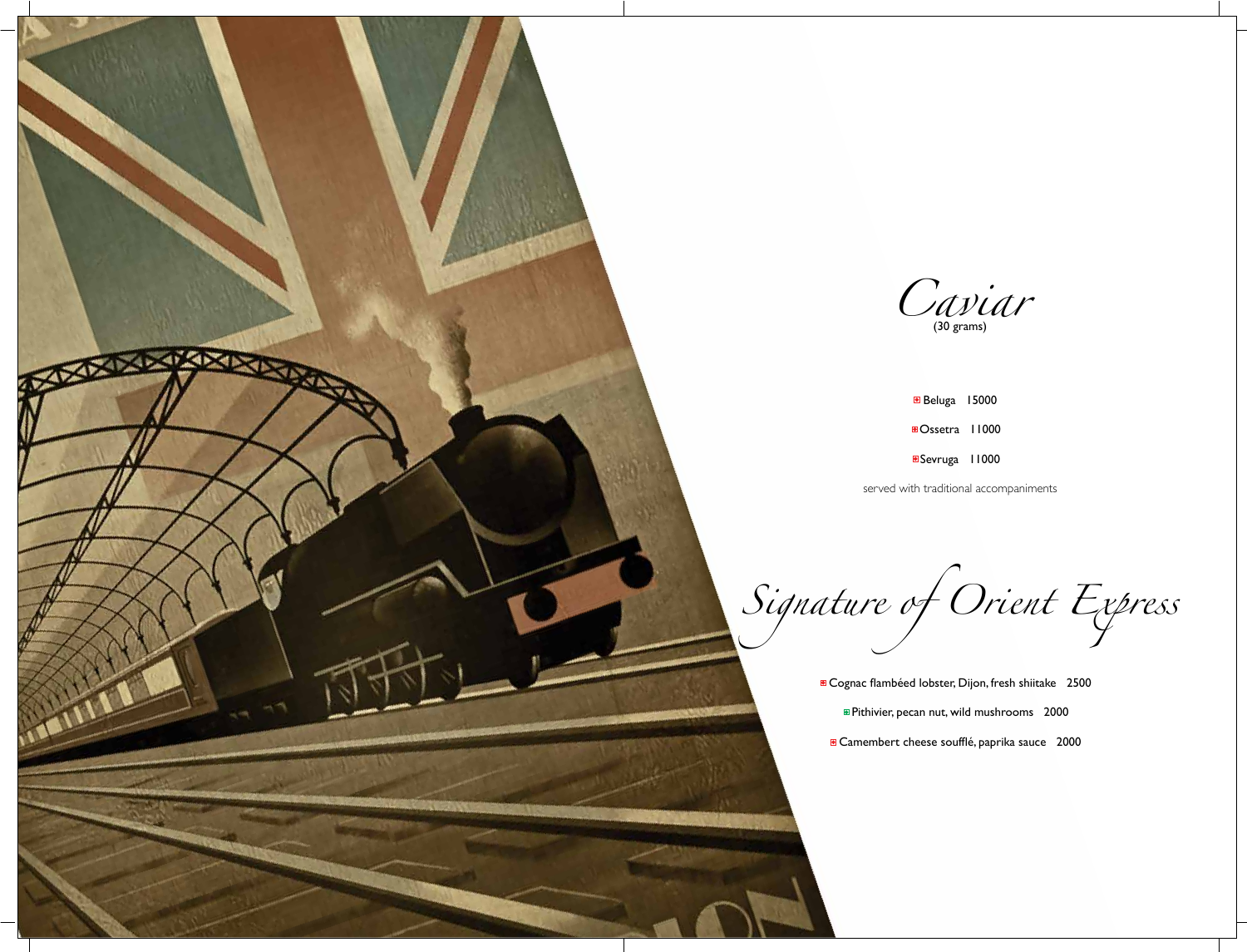

**D** Lobster bisque, mousseline de langouste 1250 **E** Lyonnaise onion consommé with smoked duck agnolotti 1250 ■ Chilled zucchini soup, goat cheese, black olive 1000 Dutch asparagus soup, brioche crisps 1250

*Soups*

■ Sliced chicken supreme, mustard, kalamata 2500 **P** Presse of chicken, pâté maison, raspberry 2250 ■Belgium endive, avocado salad 1500

*Appetizers*

Balik salmon, English pea puree, radish, nori 2750 Baby artichoke, purple potato, truffle vinaigrette 1850

**a** Crab meat, petit greens, avocado, citrus emulsion 2500 ■ Salad of pickled vegetables, herbed cheese beignets 1500

Warm asparagus mille feuille, red onion compote, hollandaise 2200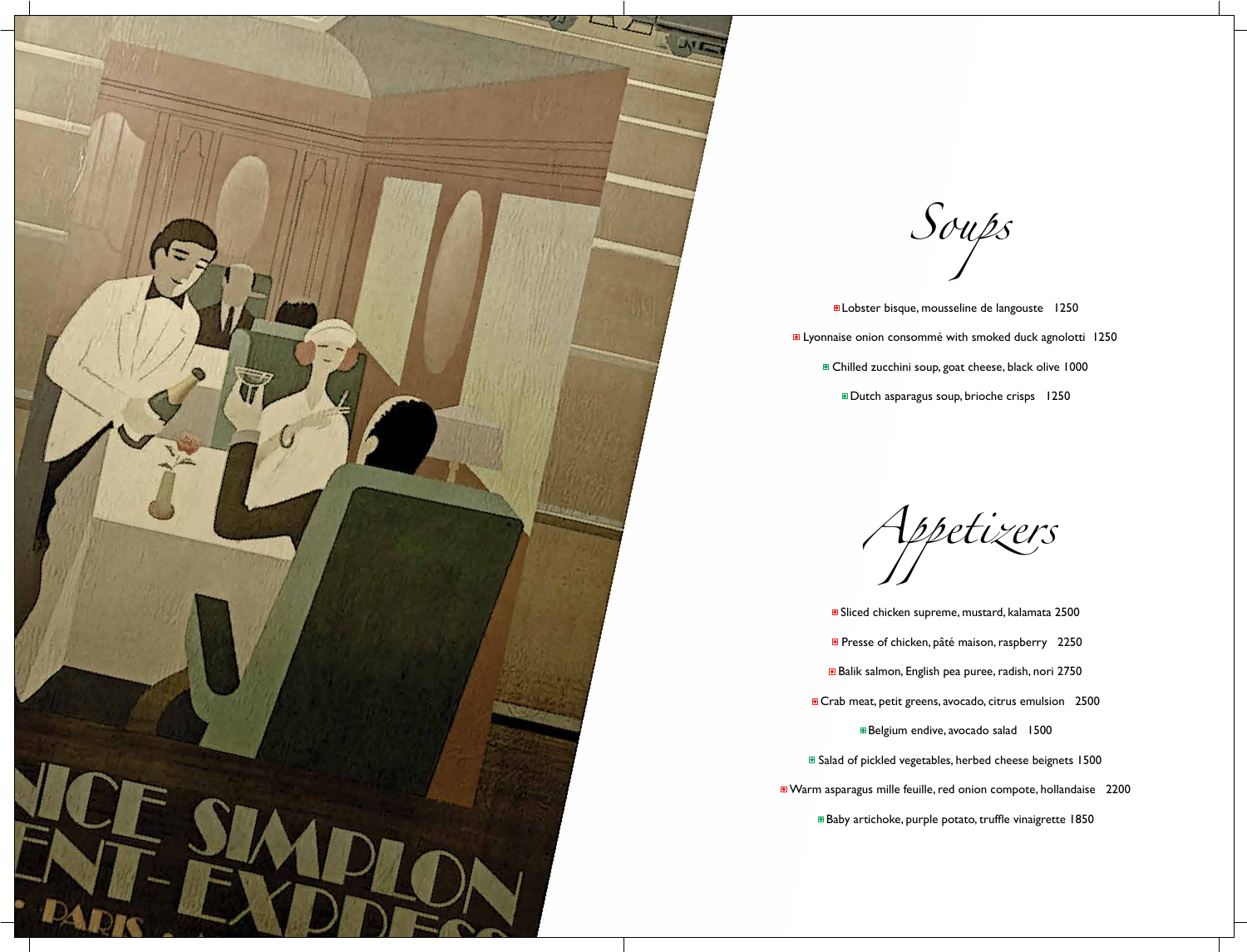*Seafood*

■ Seared Canadian scallops, fennel, curry, pomegranate, dill 3500 Black pomfret, edamame, morels, asparagus 3000 ■ Salmon, crushed potato, cucumber, hollandaise 3000 **D** Lobster ravioli, smoked corn, basil 3000 Chilean sea bass, pickled lemon puree, brandade 3500 Grilled prawns, risotto, spring onion, red pepper, curry 3000

**Corn fed chicken supreme, celeriac, chestnut, truffle 3000** 

■ Magret duck, fermented grains, beetroot 3500

**Center cut steak, truffles 2500** *Water buffalo steak*

■ Canadian pork loin, carrot puree, confit radish, apple 3000

■ New Zealand lamb, green olive panisse, imam bayildi 3500





- -
	- -
	-
- 

*Meats and Poultry*

- - -
- 
-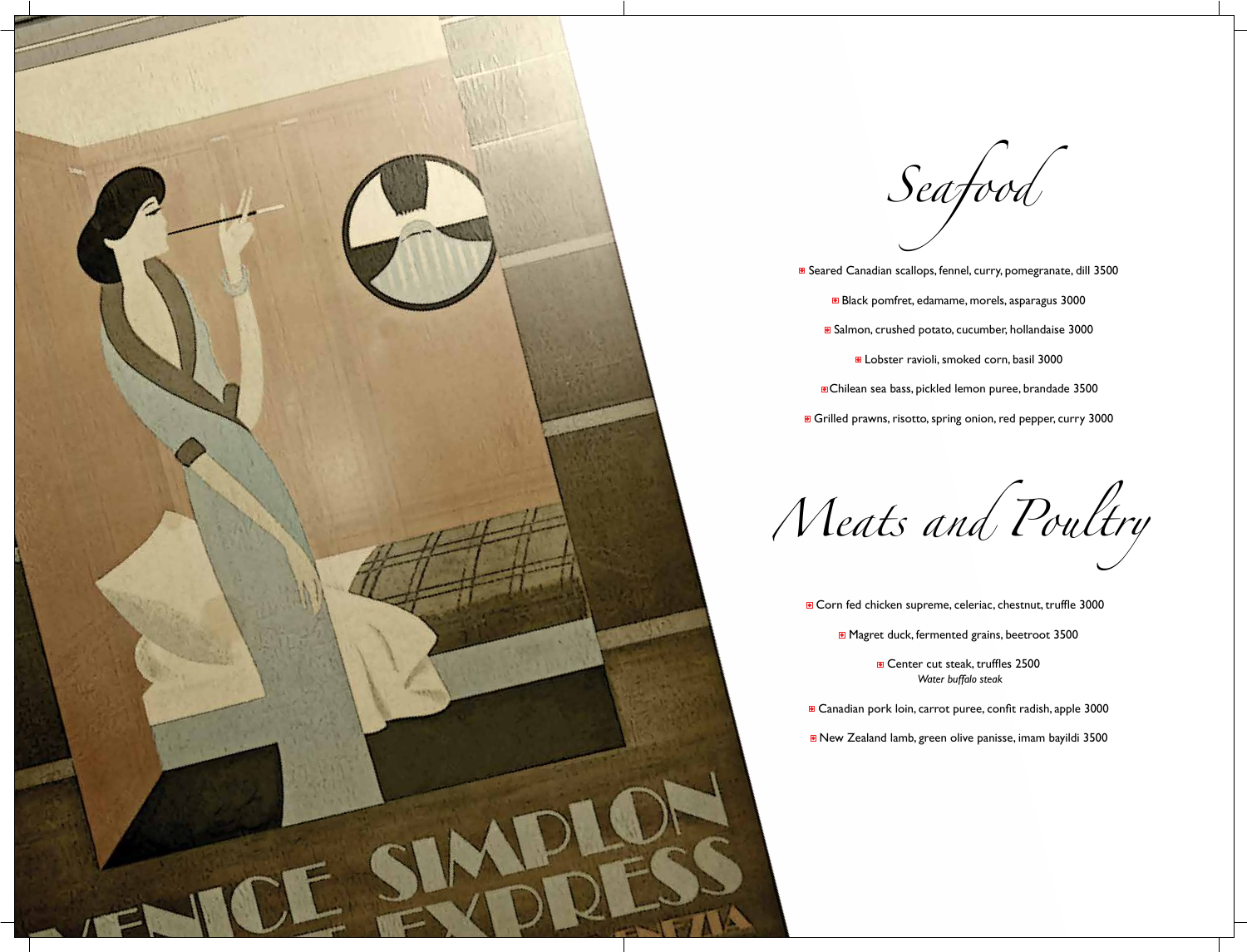

*Pasta and Vegetables*

- -
	-
	- -
- 
- - -

- 
- -
- -

■ Russet potato gnocchi, roasted garlic, snow peas, dried tomato 2000 **Porcini, perigord truffle soufflé 2000 Pithivier Provencal, paprika butter 2000 Homemade linguini, crispy basil, manchego foam 2000** ■ Tagliatelle, spinach, gorgonzola, walnuts 2000 ■ Fontina, ceps, baby tortellini, preserved whole grain mustard 2000 ■ Croustillant of confit vegetables, smoked eggplant caviar, yoghurt, mint 2000 Goat cheese ravioli, toasted pine nuts, reggiano foam 2000 Asparagus and pea risotto, parmesan 2500

*Sides*

Creamed baby spinach 500 **Mushrooms (porcini, shiitake, morel) 750 Asparagus 1500 Sautéed potatoes, pomme mousseline 500 Bouquetiere de legumes 500**